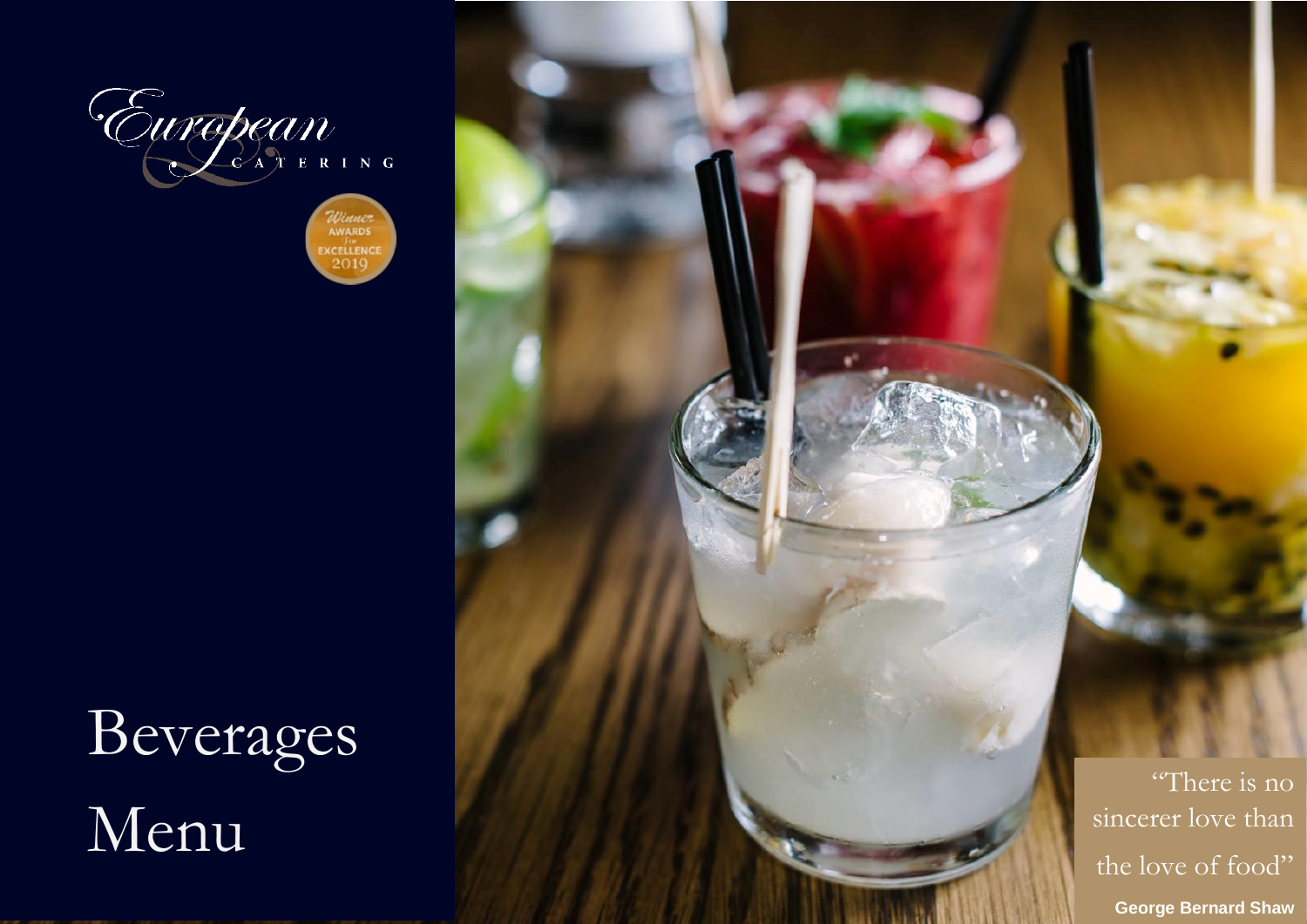## Beverage Packages



#### Johann Strauss

"The Duchess" NV Sparkling Cuvee, Hunter Valley, NSW Moppity Vineyards Twelve Signs Pisces Sauvignon Blanc Semillon, NSW Moppity Vineyards Twelve Signs Aries Shiraz, NSW Cascade Premium Light, Sydney Brewery Lovedale Lager, NSW Orange, apple and guava juice Sparkling and still mineral water Coke, diet coke and lemonade

#### Optional:

Moppity Vineyards Twelve Signs Pinot Grigio, NSW Crown Lager, Corona, Heineken or Sydney Brewery Cider \$1.00/h

1 hour package from \$12.00 (\$4.00 per additional hour) per person +GST

#### Wolfgang Amadeus Mozart

Lock & Key Hilltops Sparkling Pinot Noir Chardonnay, Tumbarumba, NSW Howard Park Miamup Sauvignon Blanc, Margaret River, WA Tellurian Redline Shiraz, Heathcote, VIC Cascade Premium Light, Sydney Brewery Lovedale Lager, NSW Orange, apple and guava juice Sparkling and still mineral water Coke, diet coke and lemonade

#### Optional:

Tellurian Rose, Heathcote, VIC Nova Vita Firebird Pinot Gris, Adelaide Hills, SA Maxwell Adelaide Hills Chardonnay, McLaren Vale, SA Flametree Embers Cabernet Sauvignon, Margaret River, WA Ingram Road Pinot Noir, Yarra Valley, VIC Crown Lager, Corona, Heineken or Sydney Brewery Cider \$1.00/h

1 hour package from \$14.00 (\$5.00 per additional hour) per person +GST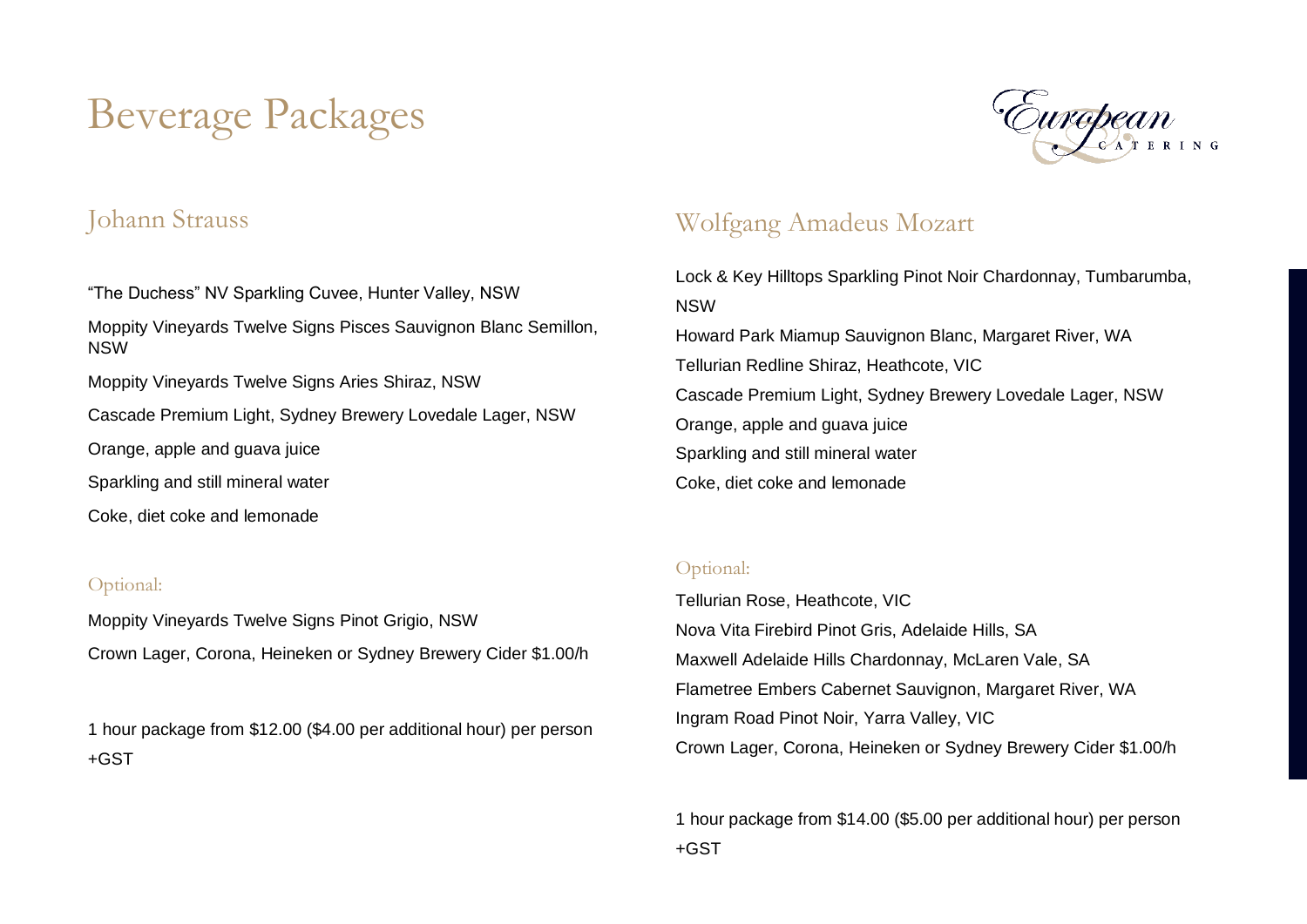#### The Vienna V.I.P.



#### Optional:

Printhie Mount Canobolas Range Chardonnay, Orange, NSW Atlas Wine 172' Watervale Riesling, Clare Valley, SA Astrolabe Kekerengu Pinot Gris, Marlborough, NZ Helen's Hill 'Long Walk' Pinot Noir, Yarra Valley, VIC Paxton Wines (100% Biodynamic Wine Certified Organic) Quandong Farm Shiraz, McLaren Vale, SA

1 hour package from \$18.00 (\$6.00 per additional hour) per person +GST

*\* All beverage packages include ice bags &chilling containers*

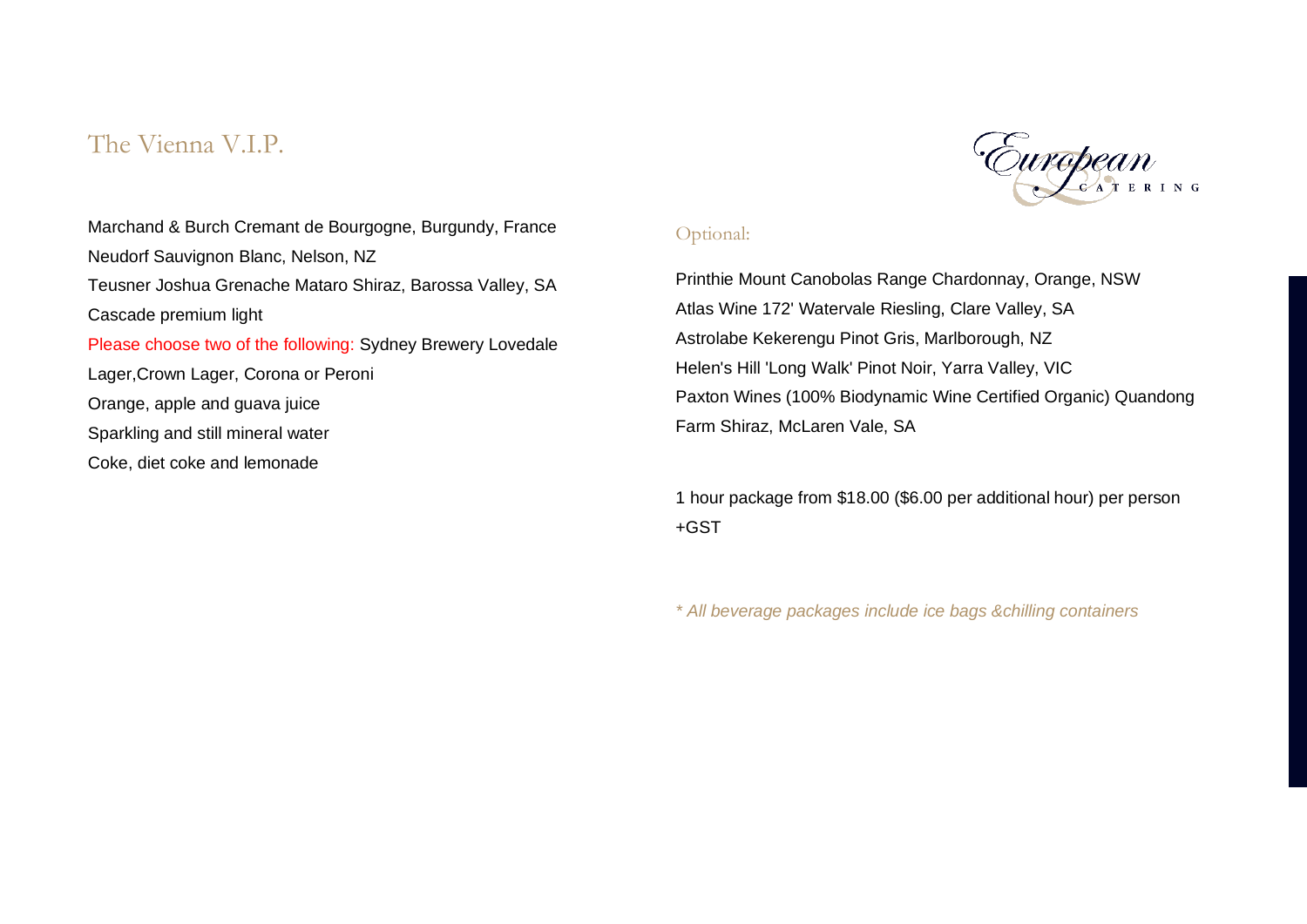## Beverage Packages on Consumption

#### Johann Strauss

"The Duchess" NV Sparkling Cuvee, Hunter Valley, NSW @ \$17.00 Moppity Vineyards Twelve Signs Pisces Sauvignon Blanc Semillon, NSW @ \$17.00 Moppity Vineyards Twelve Signs Aries Shiraz, NSW @ \$17.00 Sydney Brewery Lovedale Lager, NSW @ \$5.00 Cascade Premium Light @ \$5.00 Orange, apple and guava juice @ \$6.50/1L Sparkling and still mineral water @ \$4.50/1.25L Coke, diet coke and lemonade @ \$4.50/1.25L

#### Optional:

Moppity Vineyards Twelve Signs Pinot Grigio, NSW @ \$19.00 Crown Lager, Corona, Heineken or Sydney Brewery Cider \$5.50



#### Wolfgang Amadeus Mozart

Lock & Key Hilltops Sparkling Pinot Noir Chardonnay, Tumbarumba, NSW @ \$25.00 Howard Park Miamup Sauvignon Blanc, Margaret River, WA @ \$25.00 Tellurian Redline Shiraz, Heathcote, VIC @ \$25.00 Sydney Brewery Lovedale Lager, NSW @ \$5.00 Cascade Premium Light @ \$5.00 Orange, apple and guava juice @ \$6.50/1L Sparkling and still mineral water @ \$4.50/1.25L Coke, diet coke and lemonade @ \$4.50/1.25L

#### Optional:

Tellurian Rose, Heathcote, VIC \$25.00 Nova Vita Firebird Pinot Gris, Adelaide Hills, SA \$25.00 Maxwell Adelaide Hills Chardonnay, McLaren Vale, SA \$25.00 Flametree Embers Cabernet Sauvignon, Margaret River, WA \$25.00 Ingram Road Pinot Noir, Yarra Valley, VIC \$25.00 Crown Lager, Corona, Heineken or Sydney Brewery Cider \$5.50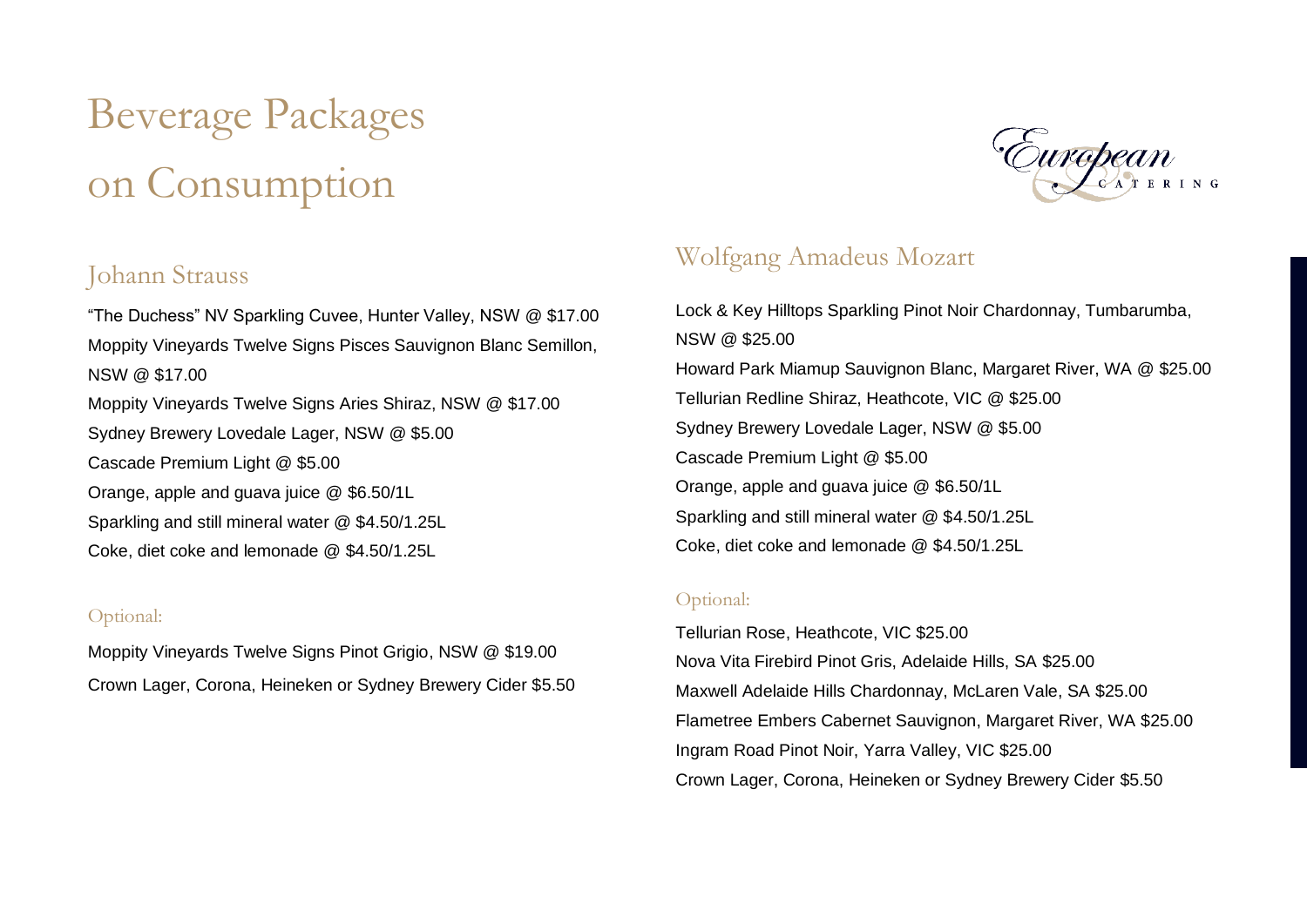#### The Vienna V.I.P.

Marchand & Burch Cremant de Bourgogne, Burgundy, France @ \$35.00 Neudorf Sauvignon Blanc, Nelson, NZ @ \$32.00 Teusner Joshua Grenache Mataro Shiraz, Barossa Valley, SA @ \$38.00 Sydney Brewery Lovedale Lager @ \$5.00 Crown Lager, Corona or Peroni @ \$5.50 Cascade premium light @ \$5.00 Orange, apple and guava juice @ \$6.50/1L Sparkling and still mineral water @ \$4.50/1.25L Coke, diet coke and lemonade @ \$4.50/1.25L

#### Optional:

Printhie Mount Canobolas Range Chardonnay, Orange, NSW @ \$32.00 Atlas Wine 172' Watervale Riesling, Clare Valley, SA @ \$29.00 Astrolabe Kekerengu Pinot Gris, Marlborough, NZ @ \$32.00 Helen's Hill 'Long Walk' Pinot Noir, Yarra Valley, VIC @ \$32.00 Paxton Wines (100% Biodynamic Wine Certified Organic) Quandong Farm Shiraz, McLaren Vale, SA @ \$32.00

*Ice bags including chilling containers from \$9.00*

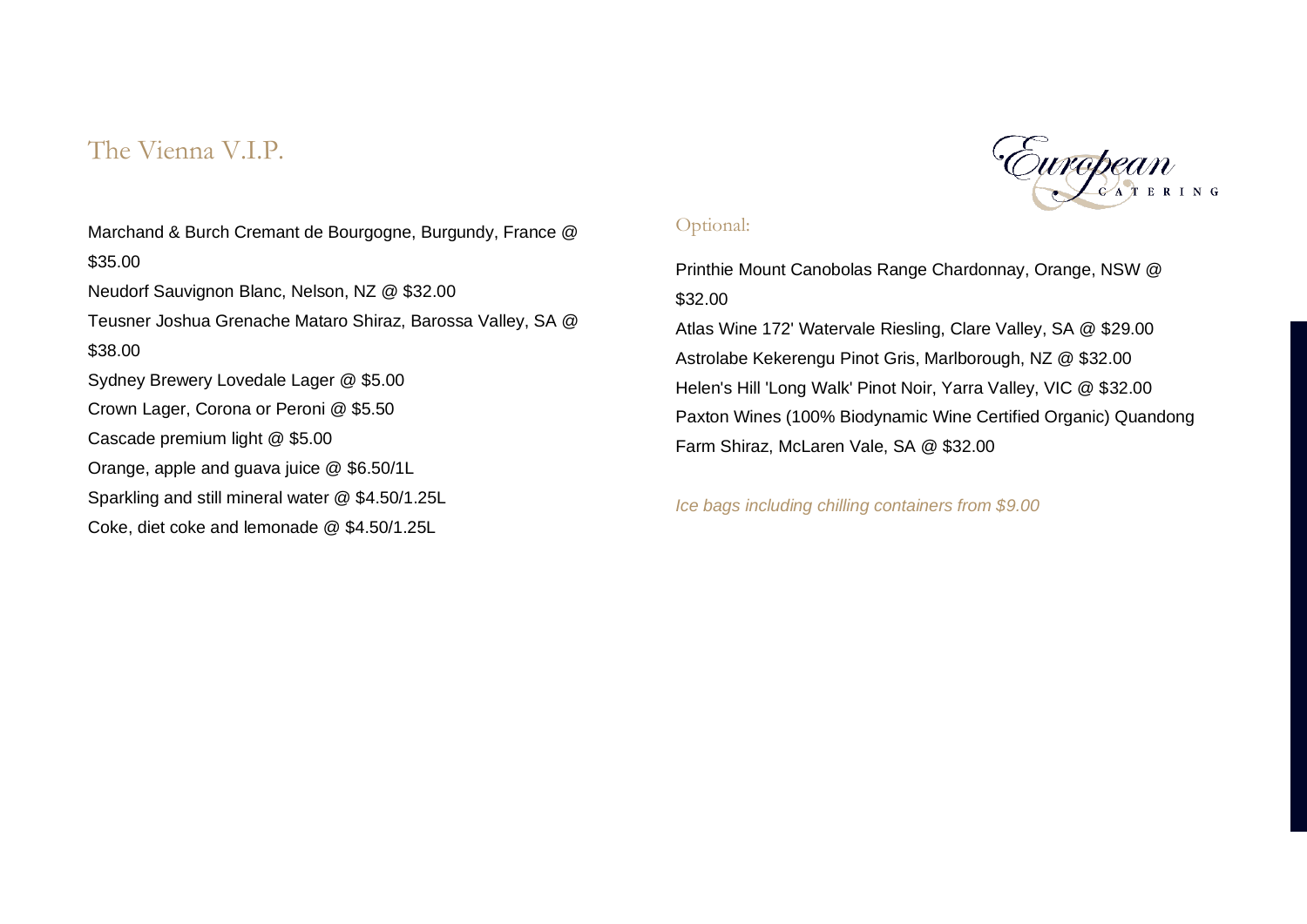## **Cocktails**

*Price from \$12.00 per glass*

Yuzu Margarita Tequila, agave syrup, triple sec, lime juice, yuzu juice, black salt

Barrel Aged Gin & Tonic

Sydney gin aged in port barrels, fresh citrus, Capi tonic

Lilly Pilly Martini

Lilly Pilly liqueur, Vodka O

#### Negroni

Campari, gin & vermouth

Mocktails



*Price from \$8.00 per glass*

#### Cockatoo Island Iced tea

Papaya green tea, honey syrup, sparkling water, fresh pineapple pieces, passionfruit juice

#### Turmeric & Ginger Fizz

Ginger ale, fresh mint, elderflower cordial, sparkling water, turmeric, apple juice

#### Virgin Raspberry Margarita

Raspberries, lime/lemon juice, agave syrup, cranberry juice

#### **MMM**

Matcha tea, lime juice & wedges, ice, mint leaves, syrup